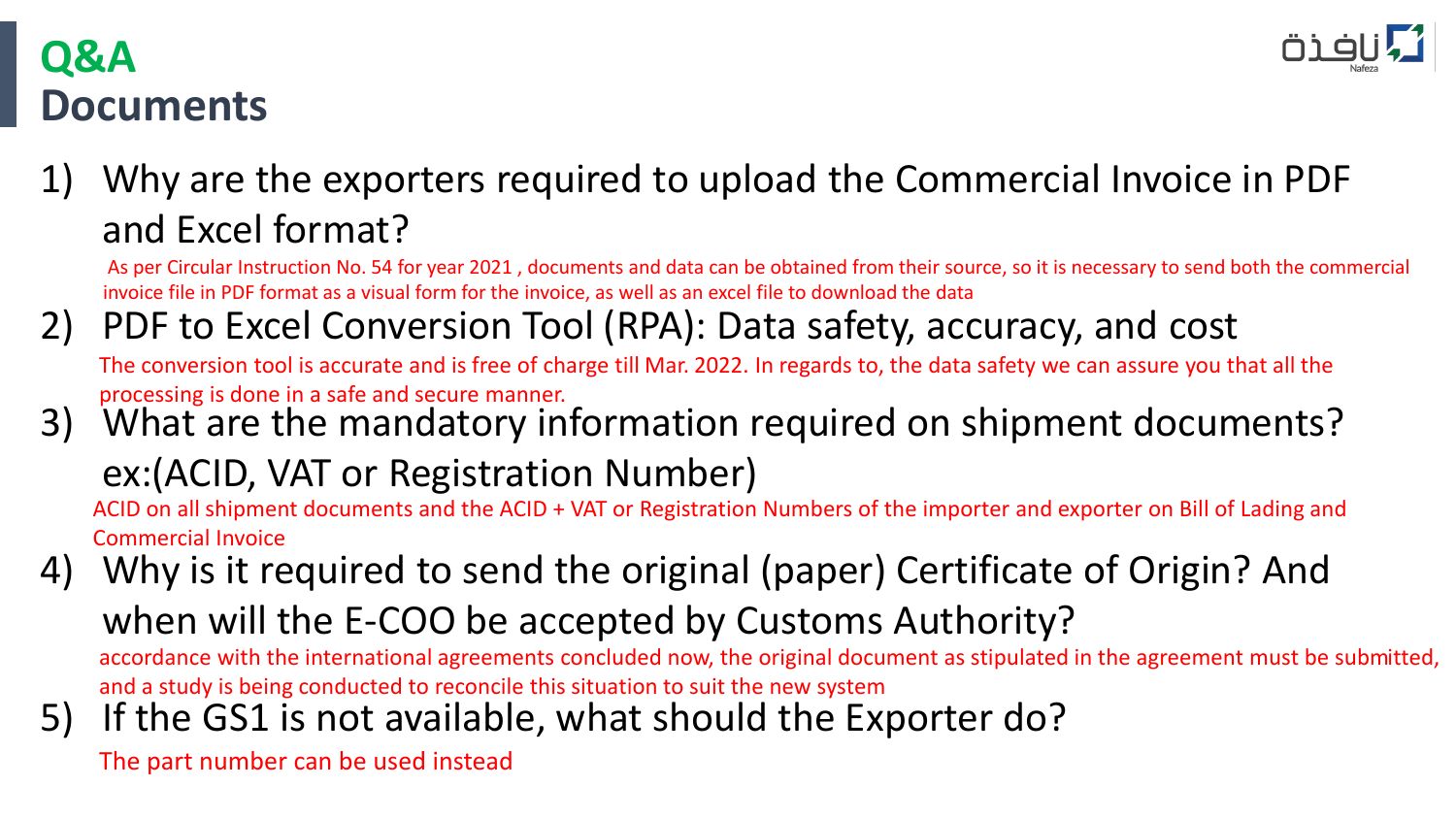

# **Documents Q&A**

- 6) Why are the exporters required to upload the Commercial Invoice in PDF and Excel format?
- 7) Exporters are facing difficulties changing their VAT numbers and company names on Cargo X platform, what can be done to solve those issues? Any change in the basic data of the company such as the VAT or the address must go through the verification process again until it is confirmed that the amendment that was made is the correct data More about re
- 8) Can the bill of lading be uploaded after vessel departure?

#### Yes

9) Where the authorized exporter number should be added in the excel template in order to benefit from the preferential rules of origin?

Preferential rules of origin benefits are obtained through the pdf documents, Customs officers will look and review as the per the pdf documents

10)Where the declaration of preferential rules of origin should be added in the excel template when the value of goods is less than 6.000 euro?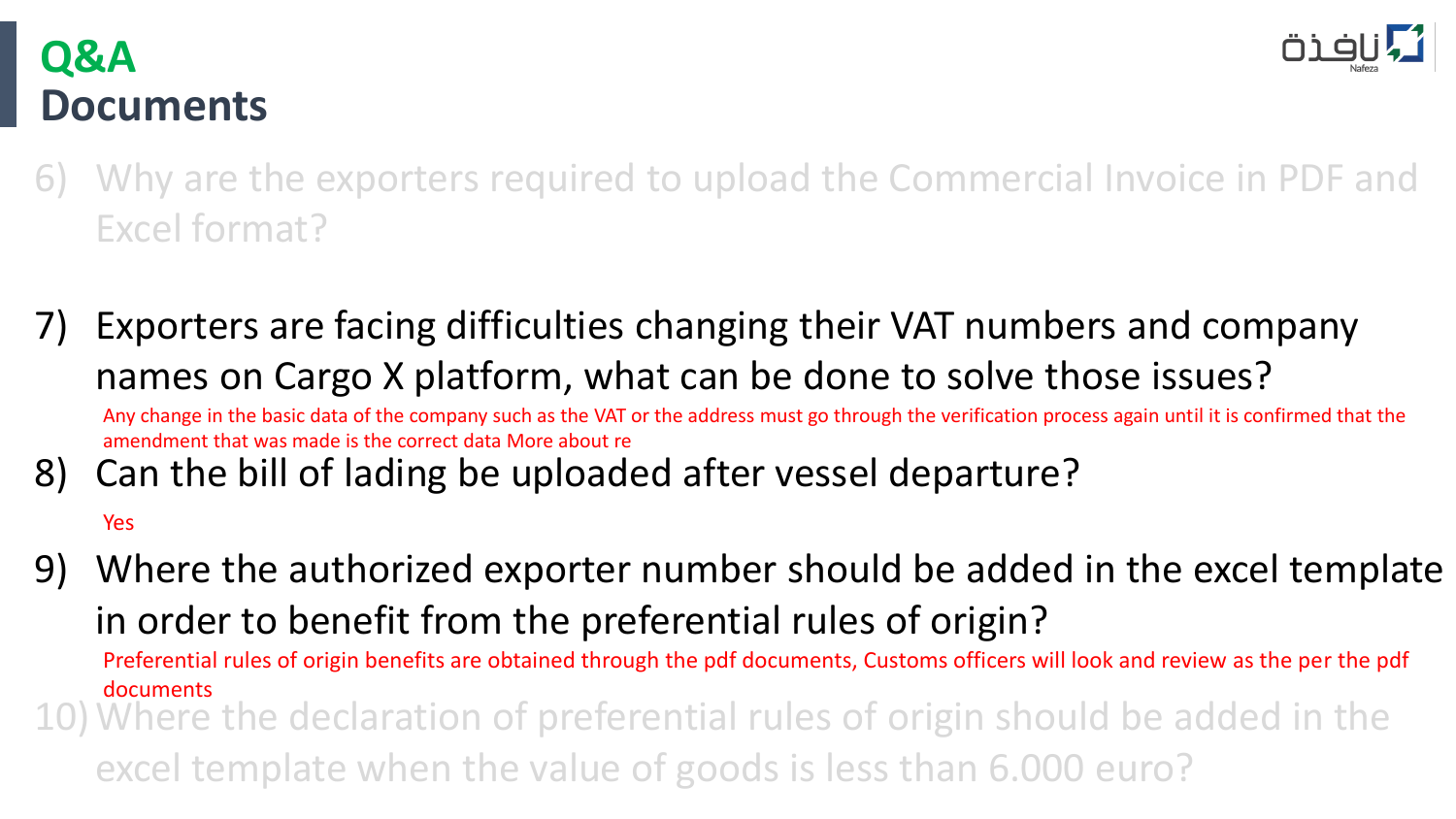

#### **Documents Q&A**

- 11)Why are the exporters required to upload the Commercial Invoice in PDF and Excel format?
- 12) Could you please confirm that document legalizations are not longer needed? Yes
- 13)What will happen if the system collapses and it is not possible to send the cargo for several weeks? Will there be any insurance to cover these situations? 14)Why are the exporters required to upload the Commercial Invoice in PDF and Documents will be sent via courier to the Egyptian Importer, and he will be submitting it through the logistics centers.
- Excel format?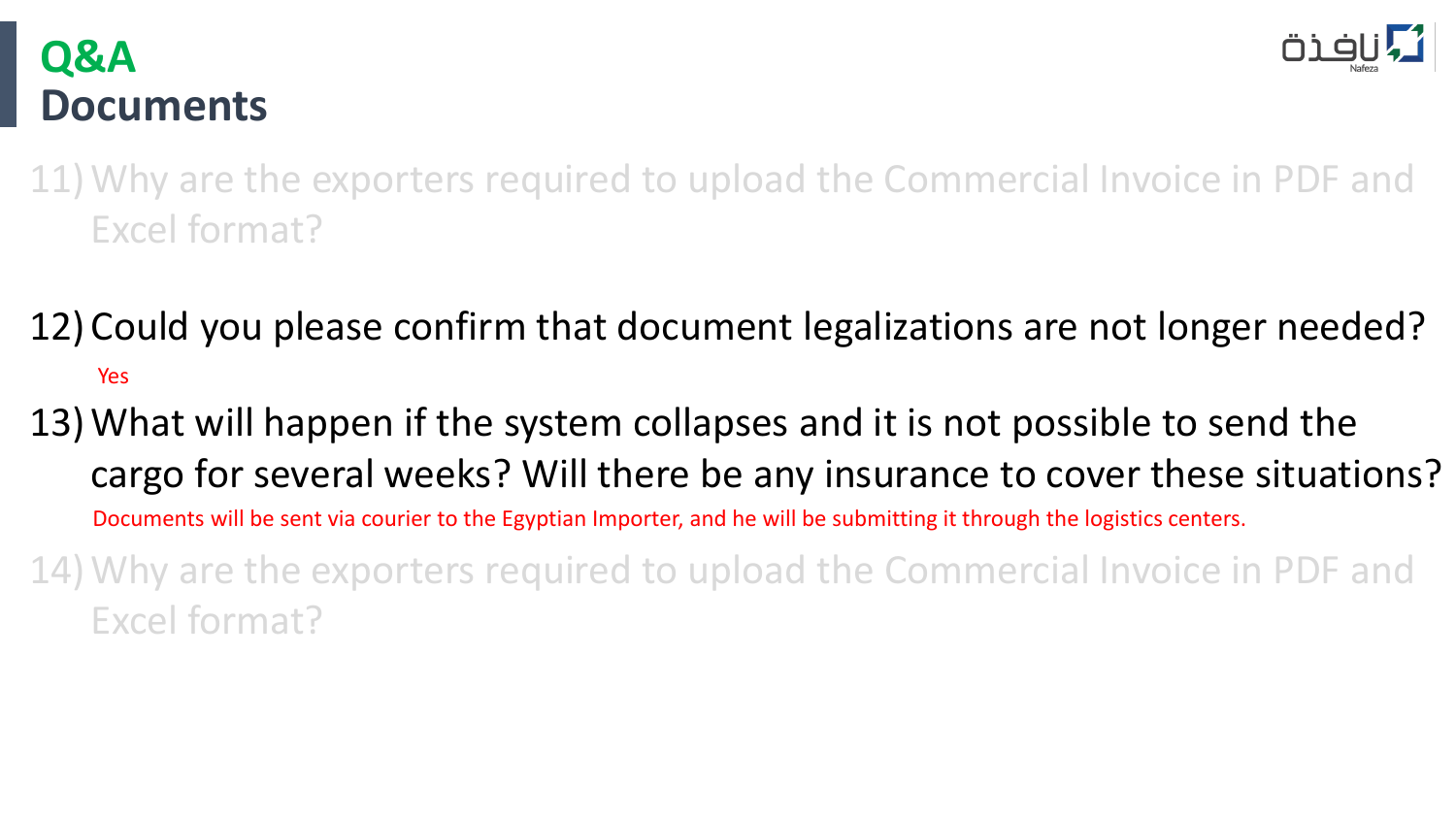

# **ACID Number Q&A**

15)In case of consolidated shipments, can the ACID be requested only once per transport unit/consignee/shipper?

Unfortunately, this is not possible.

# 16) How will the shipments for the Egyptian government/administration be treated?

All government agencies have a record with the Egyptian customs, and therefore it is possible to register on a window platform to do all procedures electronically, including the ACI system

17)When an ACI number has been obtained but, during loading, the factory is forced to modify the order (for example, there is a shortage of stock and the factory changes the products to satisfy its customer), what happens to the ACI number obtained? What should the company do?

You can change the ACID request data (except the Importer & Exporter) prior to vessel departure from port of origin.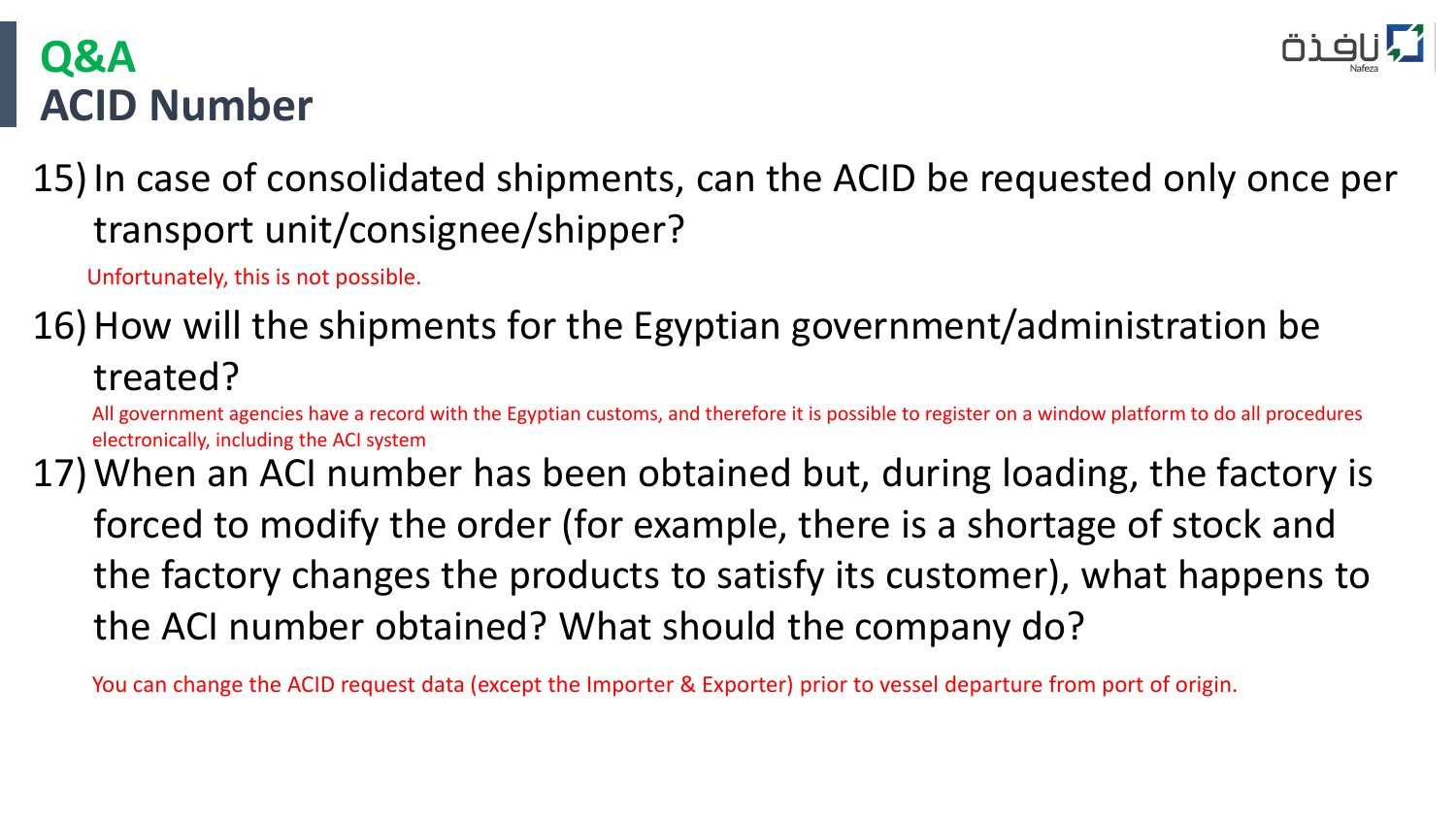

### **ACID Number Q&A**

18)In order to issue the ACID number, exporters are requested to provide sensitive information to the Egyptian client such as ID numbers, and they are very concerned to provide such details. This requirement is not compliant with the EU regulations on personal data processing (GDPR).

Exporter can provide his mobile no. as a contact person or even can use tele. no for the company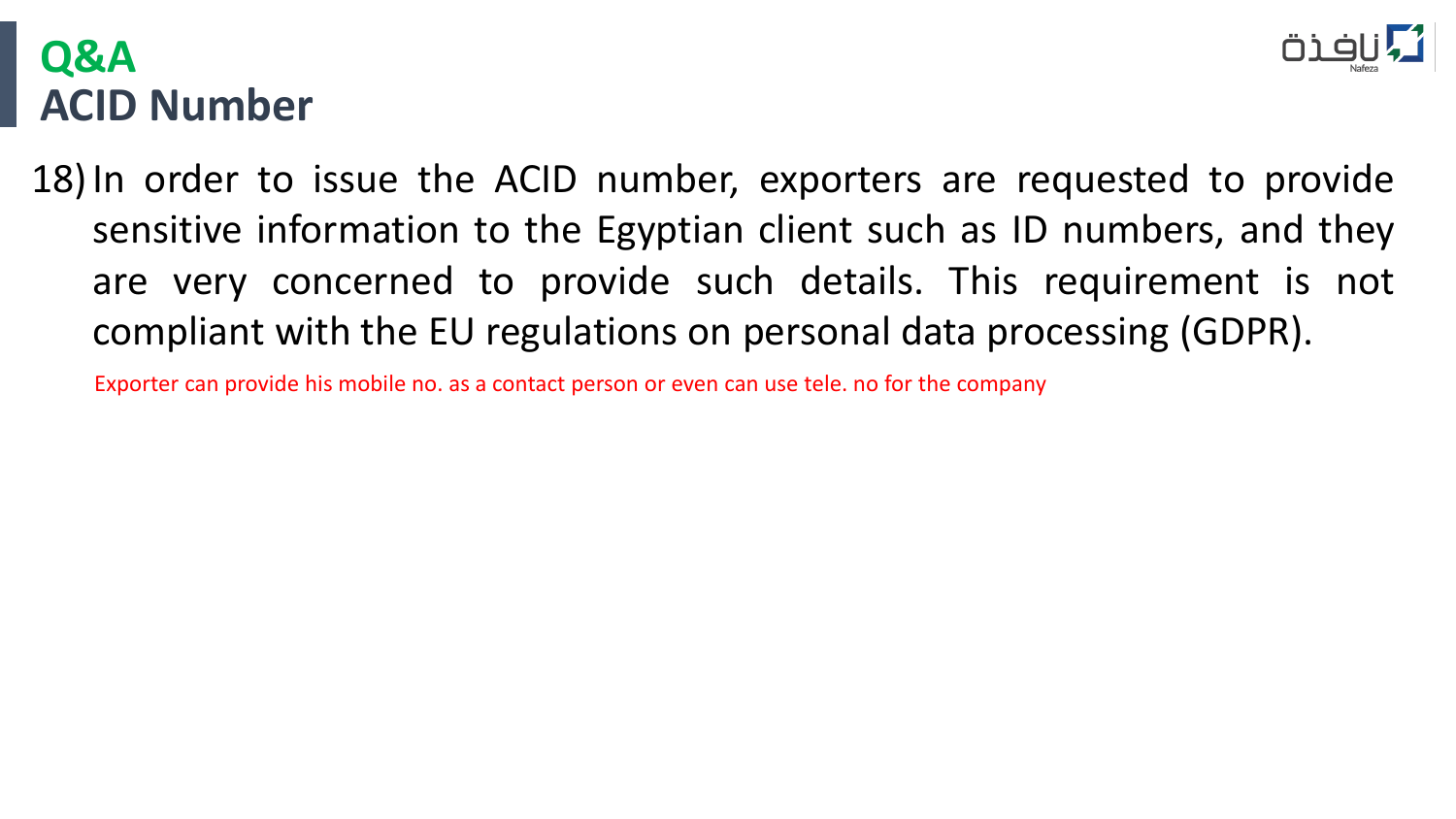

# **Authorized Exporters Q&A**

# 19)Why can't the management of the Cargo X accounts for the exporters be outsourced?

This will be available by the end of Q1 2022.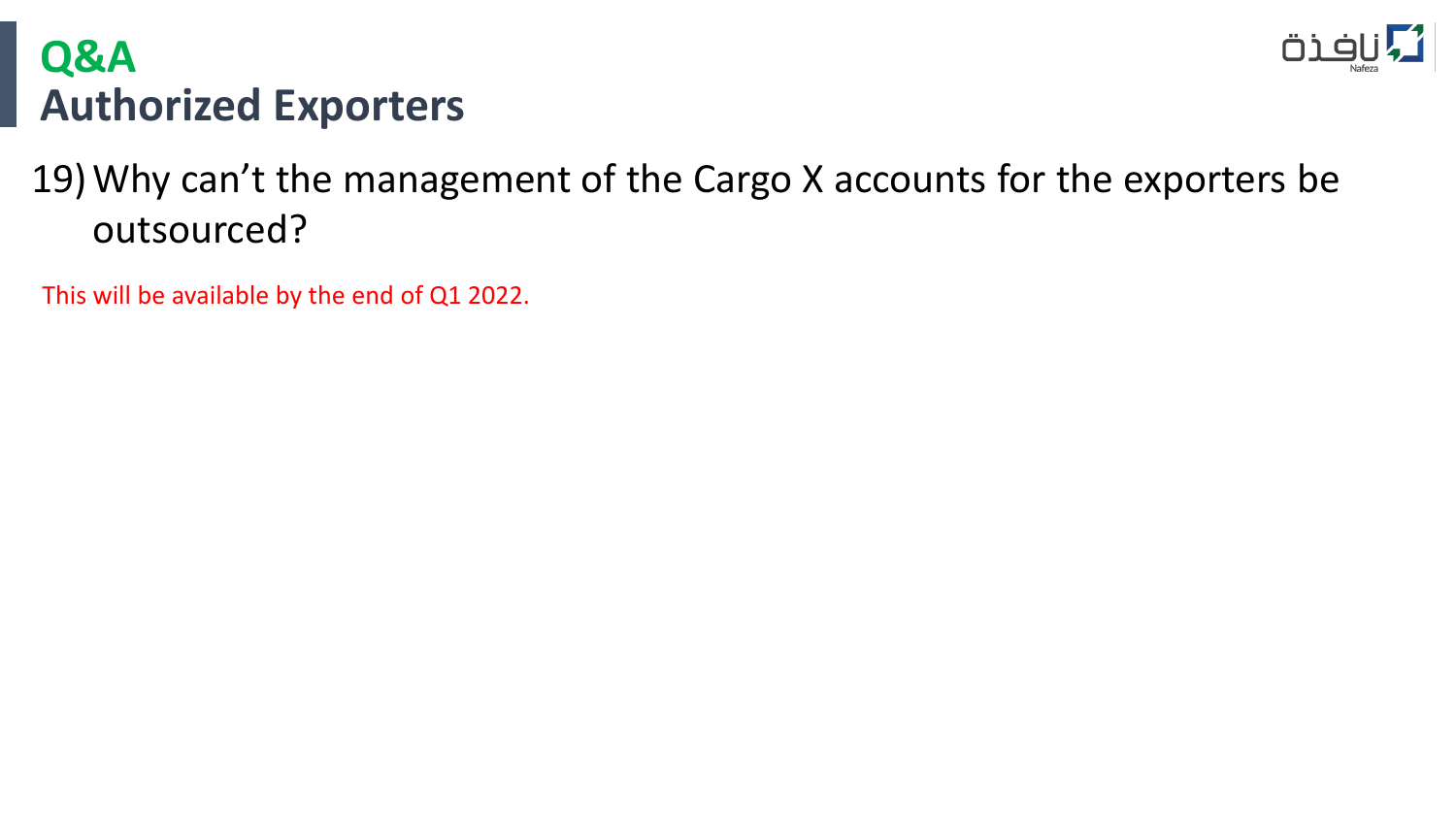# **Letter of Credit and Cash against Document Q&A**



20)More details are needed regarding the cash against documents payment method when some banks are acting as a guarantor. As banks acting as a guarantor are not integrated in the ACI system, it is theoretically possible to clear the goods through customs before paying.

Banking system will integrated start of Jan. 2022 for the two payment method PAY IN ADVANCE and OPEN ACCOUNT and by mid of 2022 will implement CAD and LC And it is not possible at all clear goods through customs before paying and issue FORM 4 from banks as proof of pay to the foreign exporter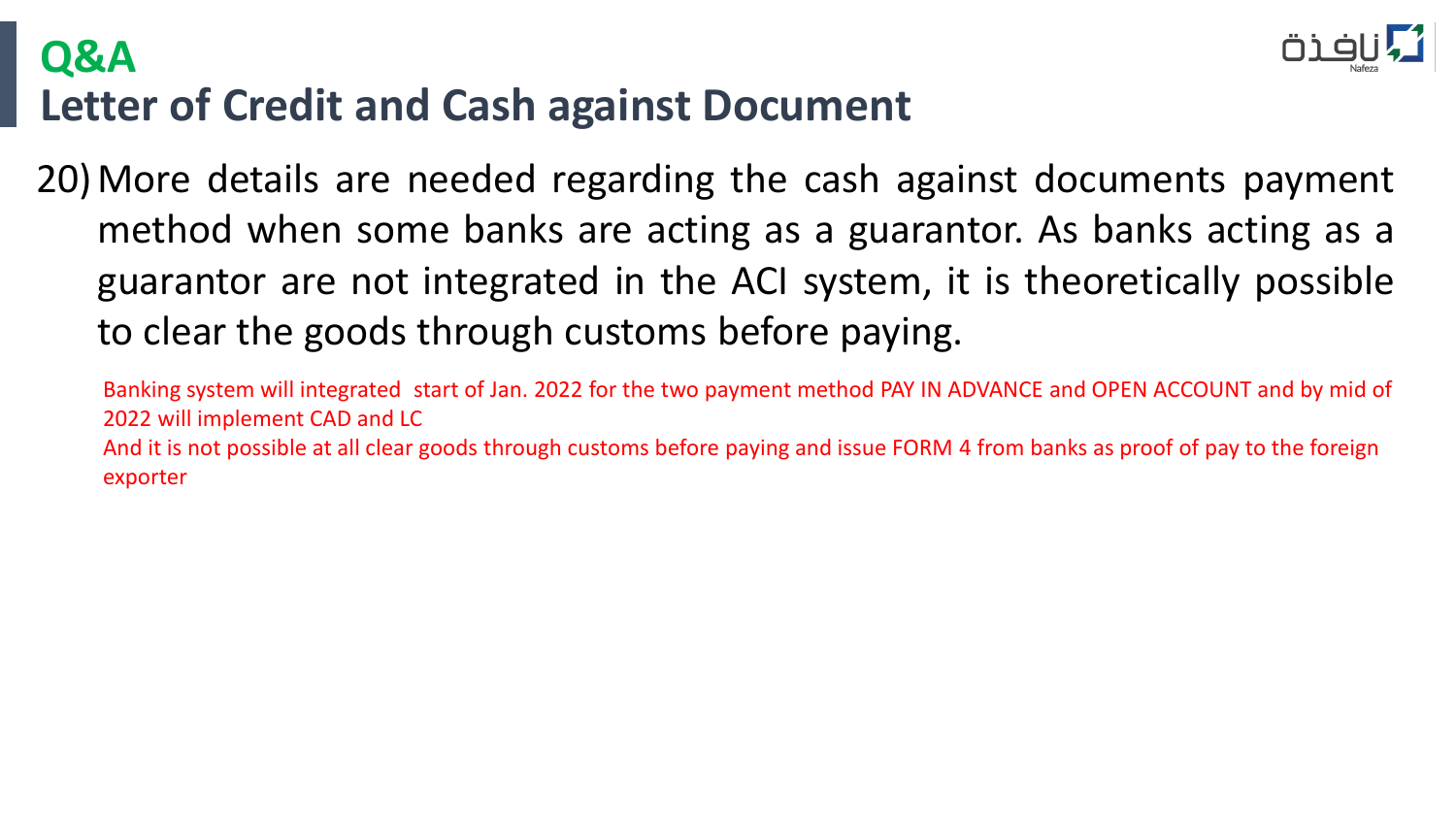

# **Cost and Payments Q&A**

#### 21)What is the cost of the ACI Envelope?

\$150 for the envelope plus \$3 per document, the price cap for the ACI envelope is \$165 regardless of the number of documents per envelope.

### 22) Is Cargo X cost related to the number of intermediaries?

No relation between the cost and the number of intermediaries.

#### 23)Is payment with Credit Cards and PayPal accepted? Yes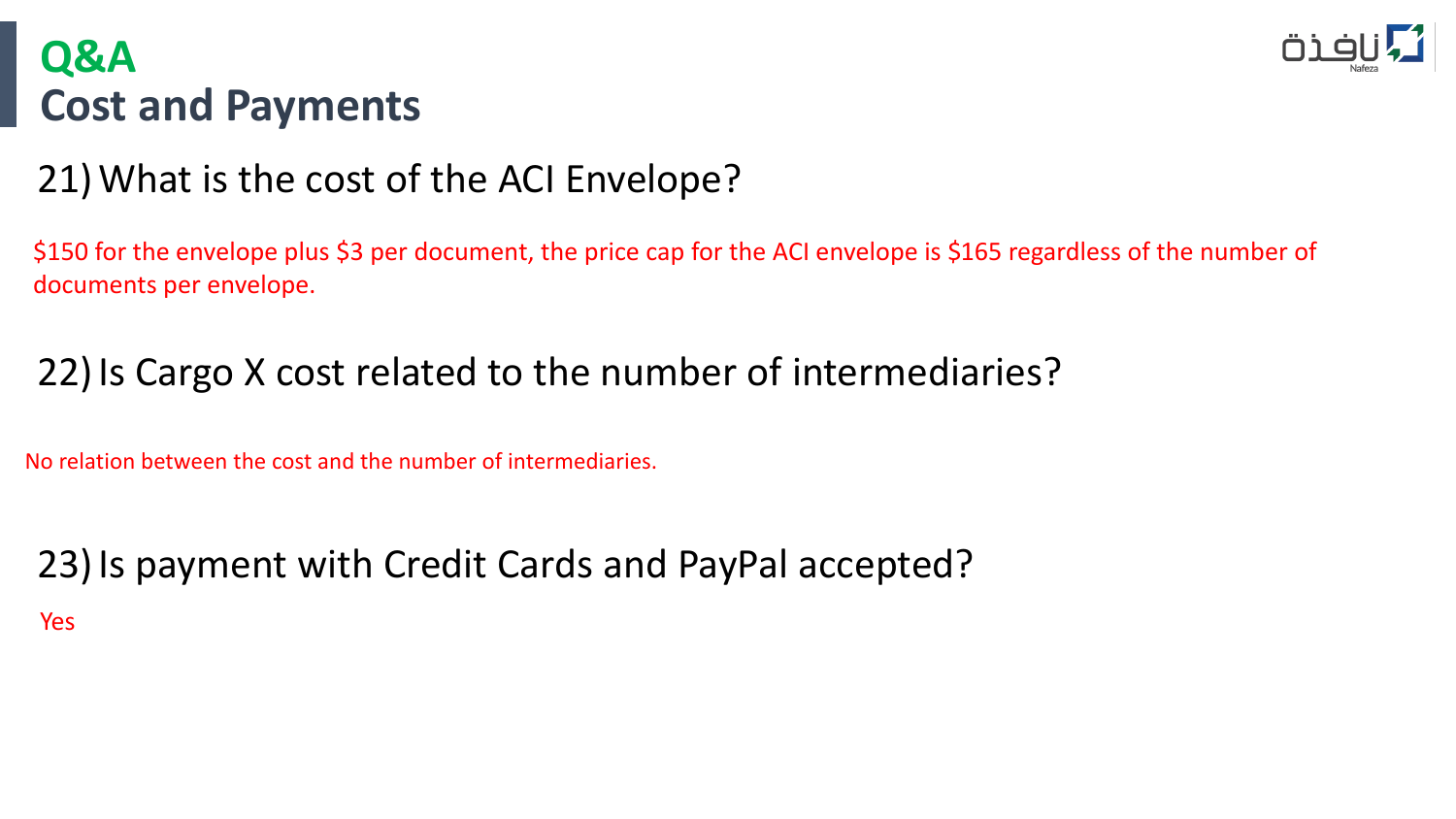# **Invoicing/Billing Q&A**

24)Users must buy "units" in advance in order to pay transfer fees on Cargo X. This method is not compliant with many companies' purchasing policies as "units" should be paid on the basis of an invoice but not a proforma invoice which has no legal value. Nevertheless, we understand that it is possible to buy units based on invoices but, in this case, it adds 100\$/manual invoice fee and since companies would receive their units up front, there is a provision in the price list in case of late payment. Thus, there is a risk that the account will be temporarily disabled and its reactivation costs \$500. This question is unclear

25) \$150 have to be paid, +20% VAT, while the payment is made toward Slovenia, which is in the EU, so why is there a VAT to be paid : a lot of companies are asking if the EU shouldn't normally be exempted of VAT regarding payments made intra EU?) This question should be answered by Cargo X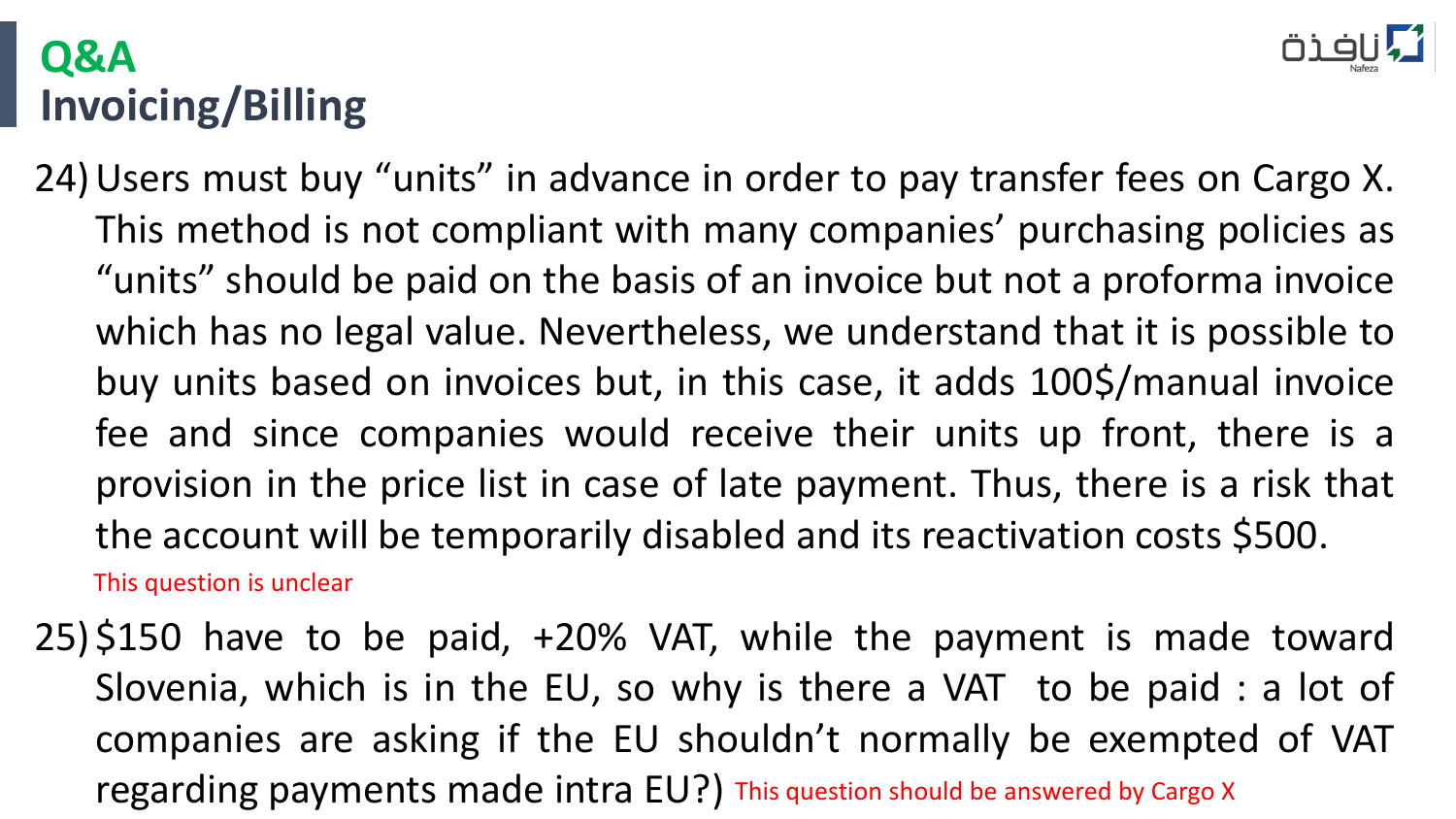



#### 26)Why is it required to submit the 10-digit HS Code? Is the 6 or 8 digit accepted by the Customs Authority?

The 6- or 8-digit HS Codes are accepted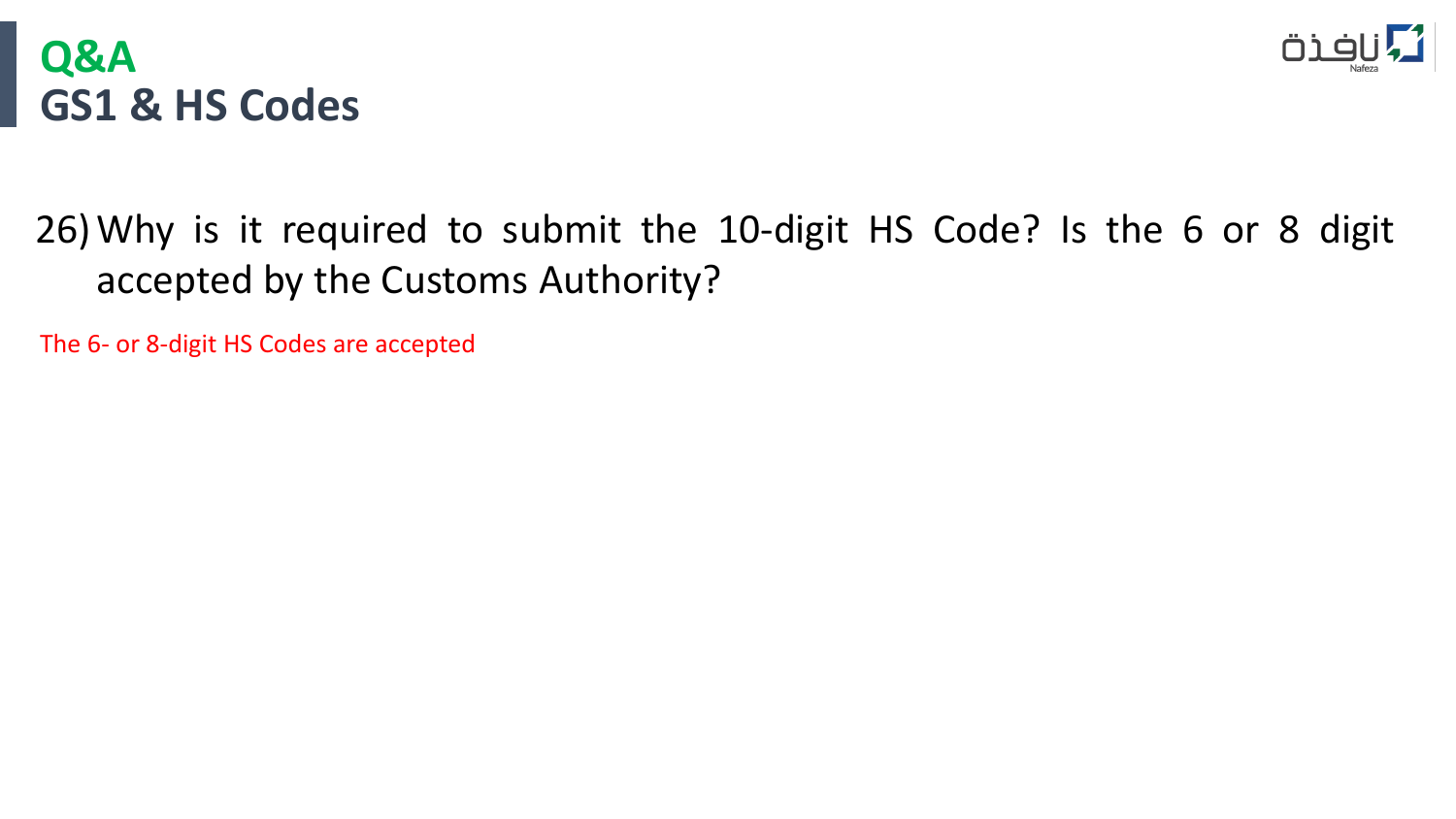#### **Diverse Q&A**



**27)Difficulties encountered with third countries:** For example, if an EU company exports products from China or India to Egypt, the bill will be produced in the EU, but the shipment will come from those third countries. In this case, the system seems very constraining as ACI information must be shared and printed on documentation issued by different parties: the invoice from the seller and packing list/COO from the shipper.

Both parties or either one of them can send the documents on Cargo X

**28)Registration on the Nafeza platform:** Due to a high number of requests, some Egyptian partners are still waiting for approval of their account on the platform

Issue solved, if there is any pending cases, please send the registration number of the request so we can investigate

29)A direct phone contact with administrators and the help desk of Cargo X is needed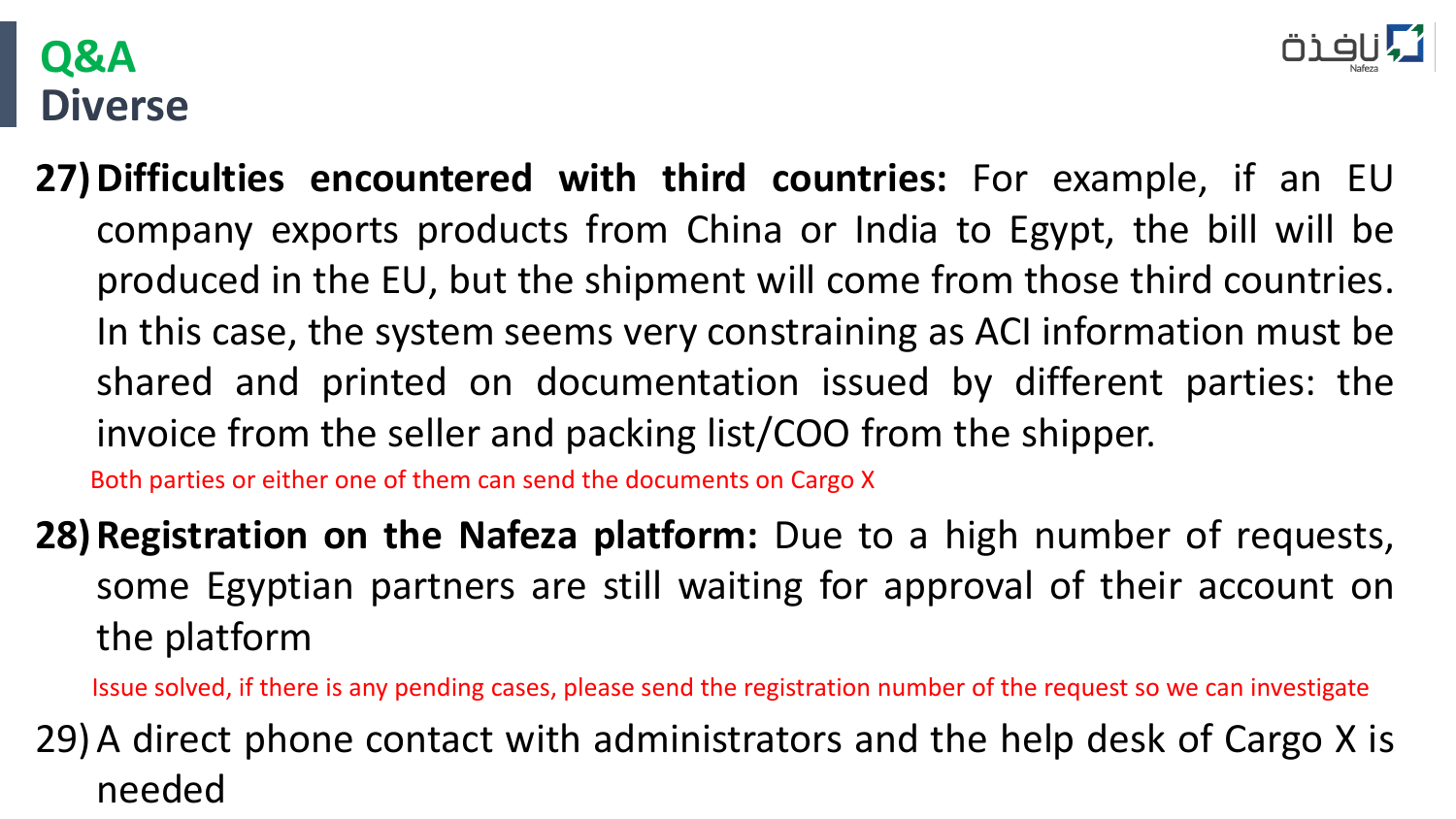#### **Diverse Q&A**

30) Online training courses for the Exporters This is currently being discussed with Cargo X

31) Can Cargo X provide a demo application? in order to facilitate and enable the foreign commercial offices representatives to practice the system and provide proper assistance to foreign exporters

This is currently being discussed with Cargo X

32)Would it be possible to have a longer test period for process adaptation? Unfortunately, this will not be possible

33)How to deal with shipments that were originally destined to another country and then requested to be re-routed to Egypt after loading from origin or while being in-route? (no ACID number reported/verified prior loading from origin) In case of Bulk Cargos, this issue has been sorted out. The ACID will be requested 3 hours before manifest submission (Manifest submission as per Customs law should be submitted 48 Hours prior to arrival)